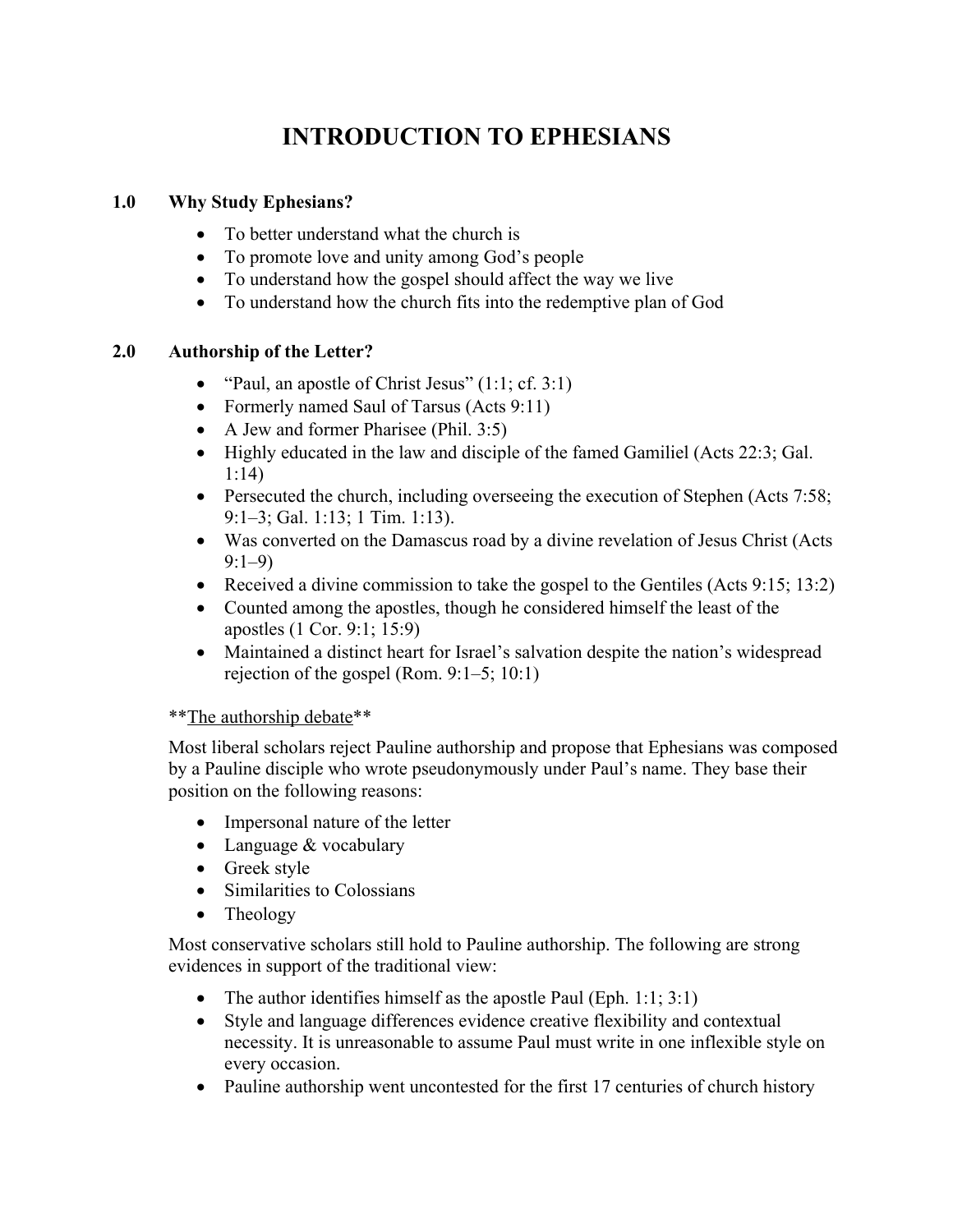- Ephesians is the earliest-attested book in the NT (attested by Clement of Rome as early as A.D. 96).
- Pseudonymity poses serious issues for inerrancy, despite the insistence that it was a common practice at the time and not associated with any ethical problems.

## **3.0 Recipients of Ephesians**

- "to the saints who are in Ephesus and [who are] faithful in Christ Jesus"  $(1:1)$
- Composed predominantly of Gentile believers with a smaller cohort of Jewish believers

## \*\*Was Ephesians really written to the Ephesians?\*\*

However, one of the major textual issues of the letter is the absence of the phrase "in Ephesus" in numerous Greek manuscripts, including some of the earliest and most important textual witnesses (e.g.,  $\mathfrak{P}^{46}$ ,  $\mathbb{R}^*$ ,  $B^*$ ). This has led to debate over the intended destination of the letter.

Alternate theories for the destination of the letter:

- 1. Letter to the Ephesians  $=$  the letter to the Laodiceans (cf. Col. 4:16)
- 2. Circular letter with blank space for reader to insert current city name

Neither theory is particularly compelling

- No manuscript evidence
- Lacks conformity to other patterns for letters to multiple recipients (cf. Gal. 1:2; 2) Cor. 1:1; Jas. 1:1; 1 Pet. 1:1; Rev. 1:4, 11).
- The attestation for Ephesians destination is early and broad despite textual variants

## **4.0 Historical and Cultural Setting**

- Ephesus was a major port city in Asia Minor
- One of the most preserved and researched sites in archaeology
- Had massive cultural and political influence the largest trading center in Asia Minor west of Taurus
- Roman signage listed travel distances from Ephesus to other cities in the region
- Population  $\sim$  200,000 at the time of the early church
- Its influence and location made it an important site for the exchange of ideas
- Played a prominent role in Paul's  $2<sup>nd</sup>$  and  $3<sup>rd</sup>$  missionary journeys
- Location of two important cultural and architectural sites: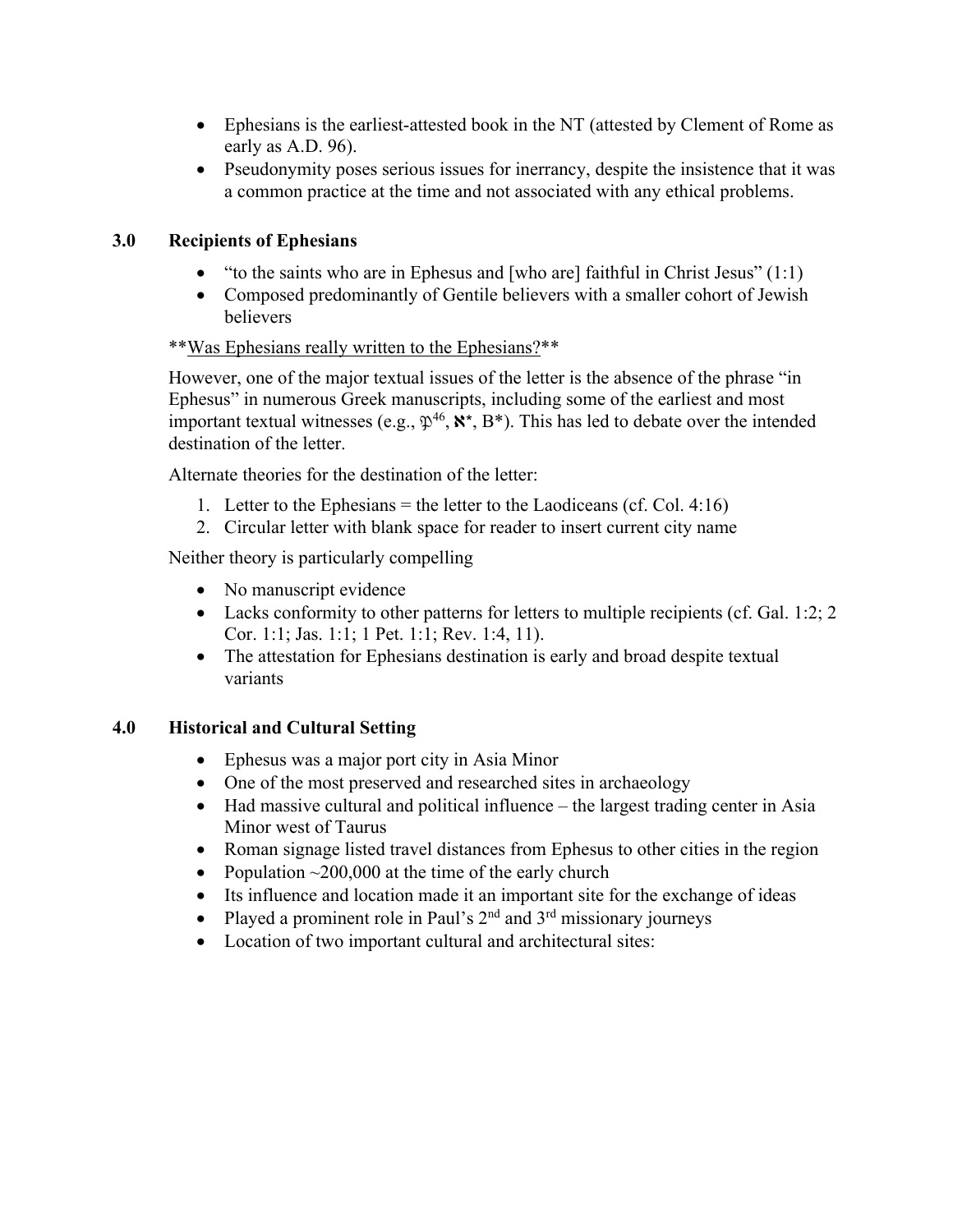#### Ephesus Theater

- $\circ$  Dates back to 2<sup>nd</sup> cent. B.C.
- o Built into slope of Mt. Pion
- o Seating capacity of 24,000
- o Site where Demetrius protested Paul's ministry and subsequent riot (Acts 19:23–41)



## Temple of Artemis

- o Largest building known in antiquity
- o One of the seven wonders of the ancient world
- o Center of religious and cultural life in Ephesus
- o Artemis worship most prominent religion of region
- o May have been a center of the study of magic (cf. Acts 19:18–29)



## **5.0 Setting of the Letter**

The letter to the Ephesians is generally understood to be a product of Paul's first Roman imprisonment (c. A.D. 60–62). Paul's history and interactions with the church in Ephesus forms an important part of understanding the background of the letter and its recipients.

Paul's 1<sup>st</sup> visit (Autumn A.D. 52)

- Paul initially desired to go to Asia but directed elsewhere by the Holy Spirit (Acts 16:6)
- Ministered in Philippi (16:11–40), Thessalonica (17:1–9), Barea (17:10–13), and Athens (17:16–34) before finally landing in Corinth (18:1–18)
- Spent  $1\frac{1}{2}$  years in Corinth
- Arrived in Ephesus with Priscilla and Aquila (18:19–21)
- He was well received and asked to stay longer but declined, leaving for Antioch
- Initial ministry in city was reasoning with Jews in the synagogue
- Apollos arrived after Paul left and was instructed by Priscilla and Aquilla in the faith before later departing for Corinth (18:24–19:1)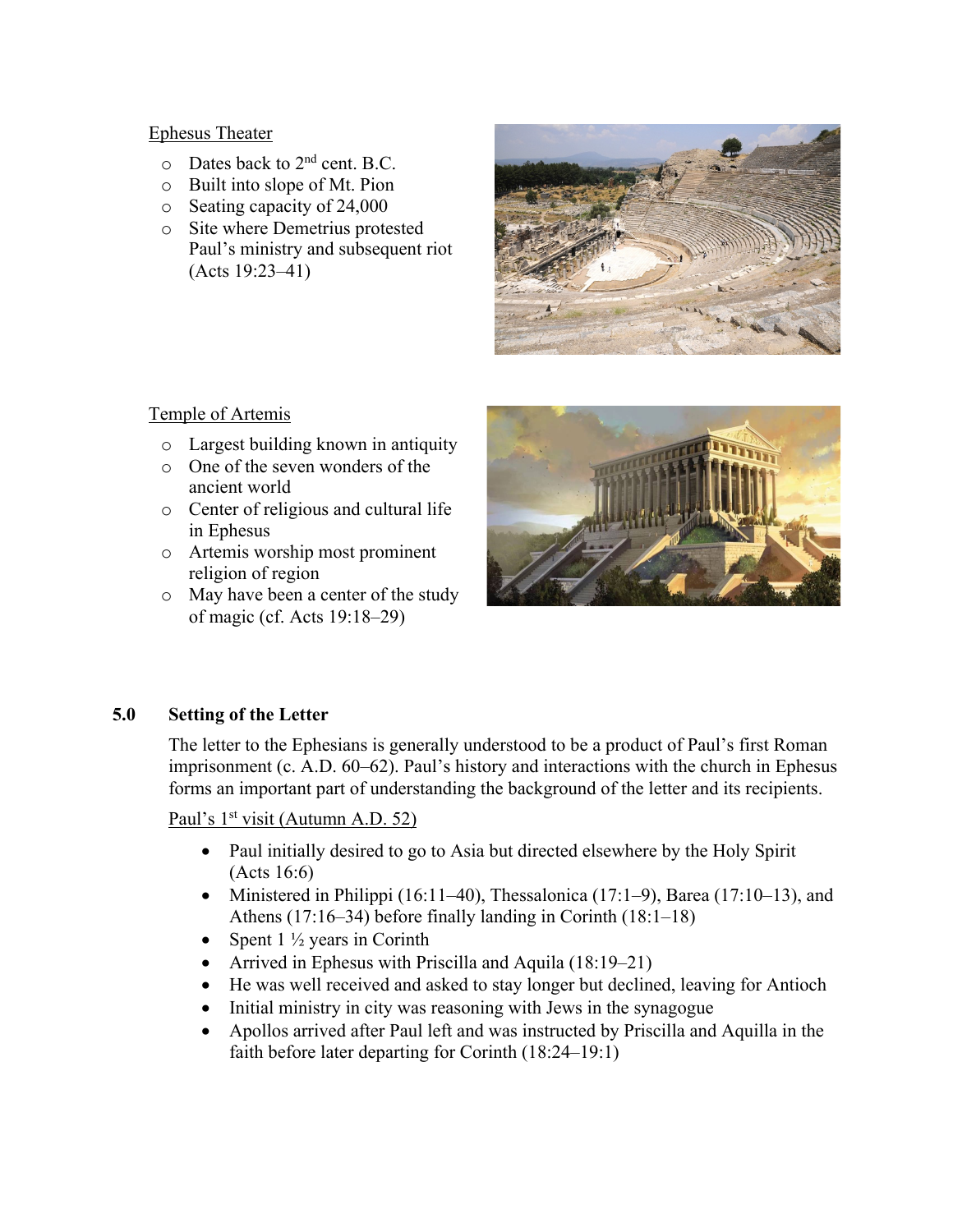## Paul's 2nd visit (Autumn A.D. 53–Spring A.D. 56)

- Left Antioch on his  $3<sup>rd</sup>$  missionary journey, visiting Galatia and Phrygia (18:23)
- Arrived in Ephesus (19:1)
- Encountered disciples of John the Baptist who had not yet received the Holy Spirit; after preaching to them, he baptized them and they received the Holy Spirit and spoke in tongues (19:2–7)
- Taught in the synagogues for 3 months (19:8) but withdrew after some unbelievers spoke against the faith (19:9)
- Began teaching in the lecture hall of Tyrannus for 2 years where many Jews and Greeks heard the gospel (19:8–10)
- Performed miracles and exorcisms leading to great fear and faith (19:11–20)
- Ephesian believers were repenting of their sorcery and burning their magic books  $(19:18-20)$
- Demetrius (leader of the silversmith union) incited a mob in the theater, convincing the city that Paul and the Christians were a threat to their business  $(19:23-41)$
- Paul then left Ephesus (perhaps sooner than desired) and traveled to Macedonia and Achaia (19:21; 20:1–2) where he reached both Jews and Gentiles (20:21)

## Paul's meeting with the Ephesian elders (Spring A.D. 57)

- Spent the winter of A.D. 56–57 in Corinth where he writes the letter to the Romans (20:3; Rom. 16:23)
- Began his journey to Jerusalem to celebrate Pentecost (May 29, A.D. 57; cf. 19:21; 20:16, 22)
- Traveled to Macedonia, visiting Philippi during Feast of Unleavened Bread (April 9–15, A.D. 57), then to Asia Minor, arriving at Miletus (20:3–16)
- Sent for Ephesian elders where he reviewed his ministry and his intentions and warned them of false teachers before commending them to God (20:17–38)

## Paul's prison correspondence (A.D. 60–62)

- Left Miletus and traveled to Jerusalem where he was briefly imprisoned (21:27– 23:22)
- Taken to Caesarea and imprisoned for 2 years (A.D. 57–59)
- Tried and appealed to Caesar and subsequently traveled to Rome (27:1–28:16)
- Imprisoned in Rome for 2 years (A.D. 60–62; Acts 28:30)
- From prison, he writes letters to the churches in Philippi, Colossae, and Ephesus, as well as his letter to Philemon (note the frequent references to his imprisonment: Eph 3:1; 4:1; 6:20; Phil. 1:7, 13, 14, 16, 17l Col. 4:3, 10; Phlm. 1, 9, 10, 13, 23).
- Received frequent visitors while in prison including Tychicus (Eph. 6:21), Timothy (Phil. 1:1; 2:19; Col. 1:11; 4:7; Phlm. 1), Epaphras (Col. 1:7; 4:12), Epaphraditus (Phil. 2:19, 25; 4:18; Phlm. 23), Onesimus (Col. 4:9; Phlm. 10), Justus (Col. 4:11), Mark and Aristarchus (Col. 4:10; Phlm. 24), Luke and Demus (Col. 4:14; Phlm. 24)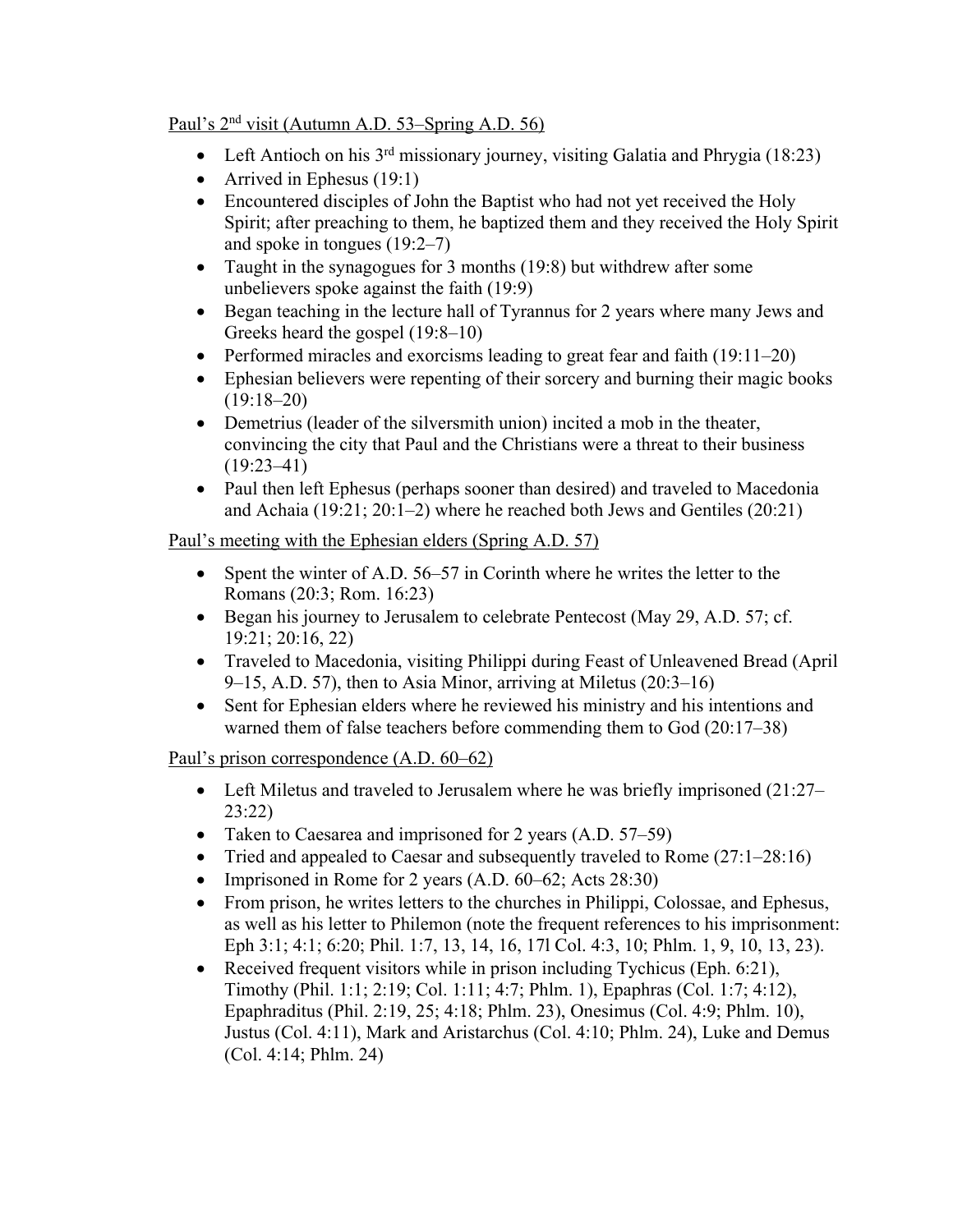\*\*Ephesians was most likely written near the end of Paul's imprisonment in Rome\*\*

- He told Philemon to prepare a guest room for him . . . he anticipated his imminent release from prison (Phlm. 22; cf. Phil. 2:19, 24)
- Tychicus was to report on Paul's situation to both the Ephesian and Colossian churches. Since he was the deliverer of the letter to the Colossians, he most likely delivered the Ephesian letter at that time as well.

## **6.0 Major Themes of the Letter**

- Unity\*
- Love
- The church<sup>\*</sup>
- The divine plan
- Gentiles
- The Christian walk
- The Trinity

## **7.0 Purpose of the Letter**

Identifying a specific occasion or purpose for the letter to the Ephesians has remained elusive. Paul doesn't appear to be dealing with any specific ethical or doctrinal issues as he does in other letters (e.g., 1 Corinthians, Galatians, etc.). Some notable suggestions for the purpose include:

- To foster love in the church for God and for each other<sup>1</sup>
- To pastor the Ephesian church to understand their position in Christ and how it should affect their conduct<sup>2</sup>
- To show Gentile Christians their place in the plan of God for the church and how they should live in light of it
- To promote unity between Jewish and Gentile believers

## **8.0 Basic Outline of the Letter**

- I. Introduction  $(1:1-2)$
- II. The Calling of the Church (1:3–3:21)
	- A. Praise for God's Spiritual Blessing (1:3–14)
	- B. Prayer for Wisdom and Revelation (1:15–23)
	- C. Past and Present (2:1–22)
		- 1. The Individual Christian (2:1–10)

<sup>&</sup>lt;sup>1</sup> "... to promote love for one another that has the love of God and Christ as its basis.... Possibly realizing that the Ephesians were starting to forsake their first love, Paul wrote this letter to encourage them to love both God and their fellow saints more deeply" (Hoehner, 106).

<sup>&</sup>lt;sup>2</sup> "Having addressed a specific problem in Colossians, Paul has remodeled his letter for a more general Christian readership. He writes Ephesians to his mainly Gentile Christian readers . . . with the intention of informing, strengthening, and encouraging them by assuring them of their place within the gracious, saving purpose of God, and urging them to bring their lives into conformity with this divine plan of summing up all things in Christ" (O'Brien, 57).